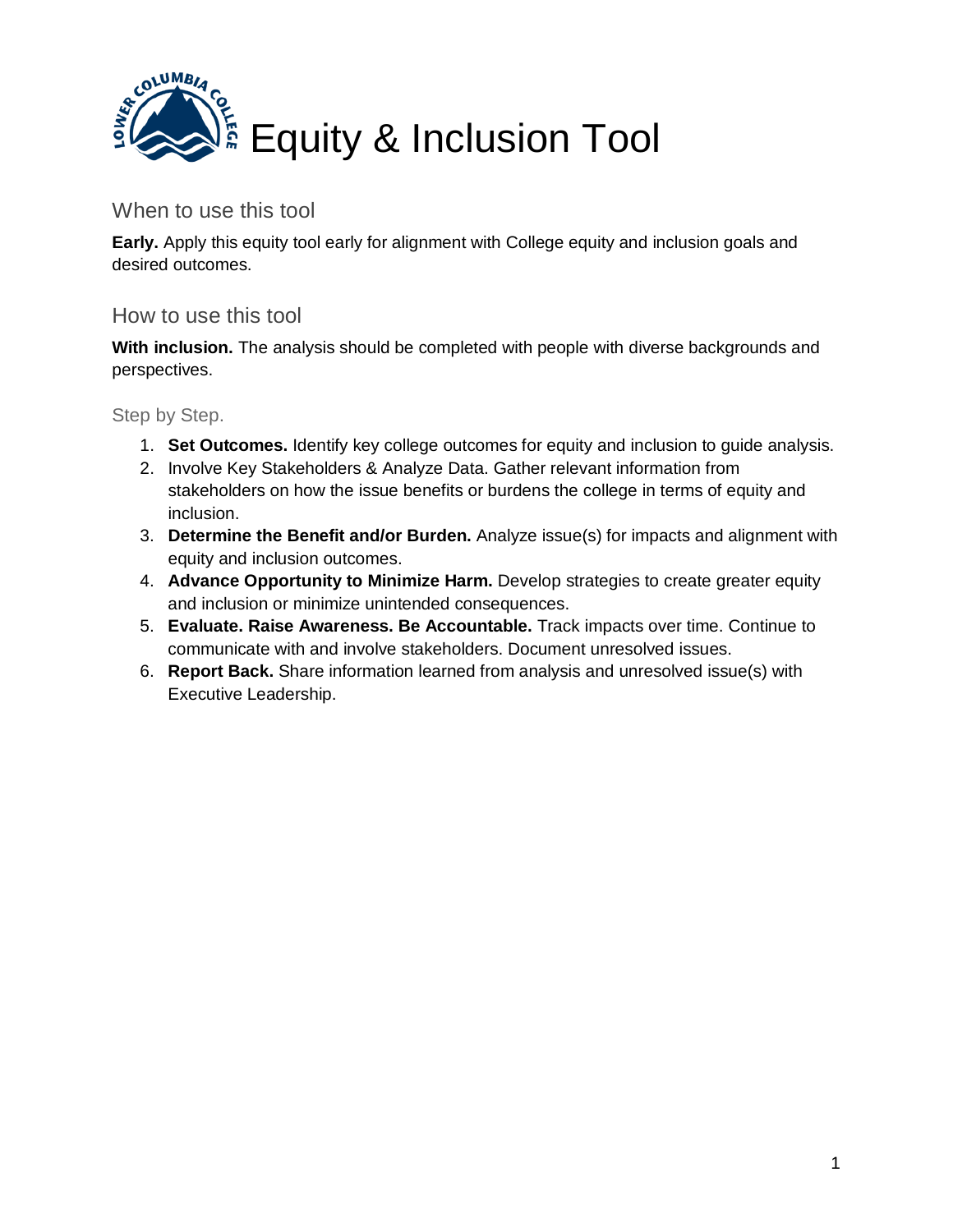

## Equity & Inclusion Toolkit Assessment

**Title of Issue:** 

**Description:**

**Contact:**



Policy/procedure Initiative Program Budget issue

Step 1. Set Outcomes.

What are the most important equity and inclusion outcomes related to this issue?

Which opportunity area does this primarily impact?



Please describe and elaborate on impacts:

Step 2. Involve Key Stakeholders & Analyze Data. Are there impacts on specific divisions at the College?  $\vert$  | Yes | | | No *Check all of the areas this impacts.*

**Administration** President's Area Student Services Instruction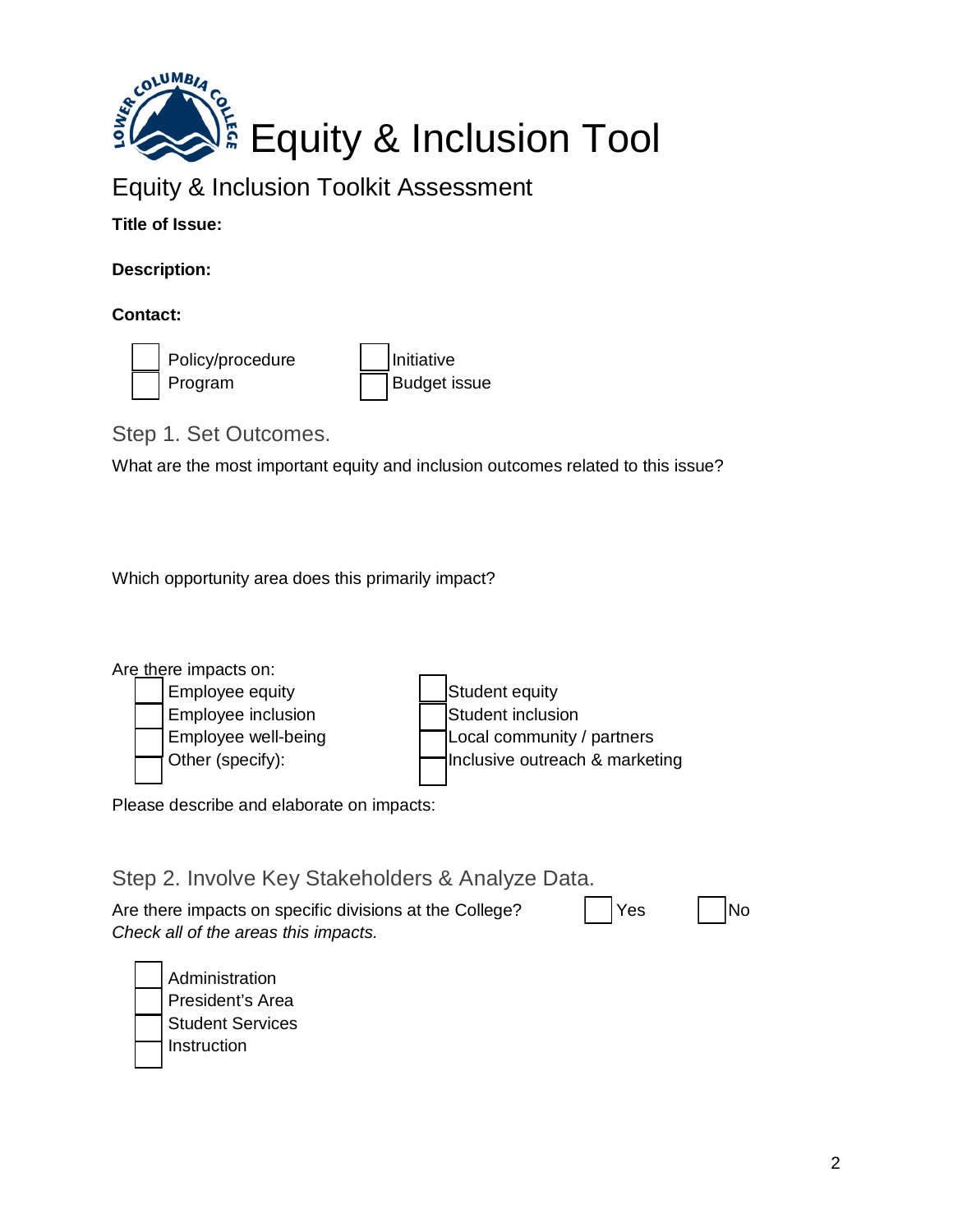

What are the demographics of the division(s) impacted by the issue?

How have you or will you involve the college community and stakeholders?

What does the data and your conversations with stakeholders tell you about existing inequities that influence people's lives and should be taken into consideration?

What are the root causes or factors creating these inequities? (i.e. bias, lack of access/barriers, lack of inclusive engagement)

Step 3. Determine the Benefit and/or Burden.

Given what you've learned from data and stakeholder involvement, how will this change, initiative, policy, program, or budget issue increase or decrease equity and inclusion? What are unintended consequences? What benefits may result? Are the impacts aligned with the outcomes identified in Step 1?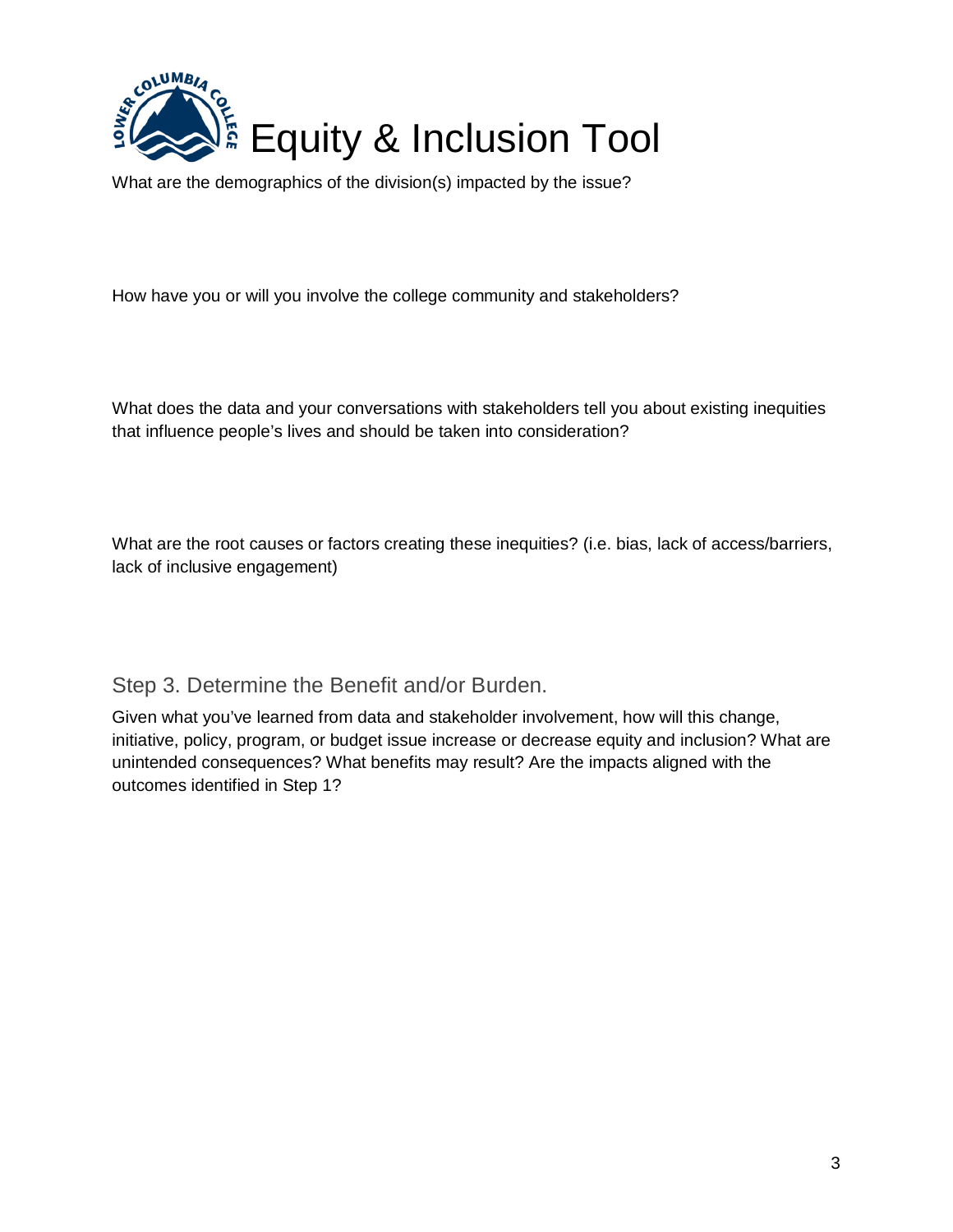

Step 4. Advance Opportunity or Minimize Harm.

How will you address the impacts (including unintended consequences) on equity and inclusion? What strategies address immediate impacts? What strategies address root causes of inequity listed above? If impacts are not aligned with desired outcomes, how will you realign your work?

Are there program strategies? Policy strategies? Partnership strategies?